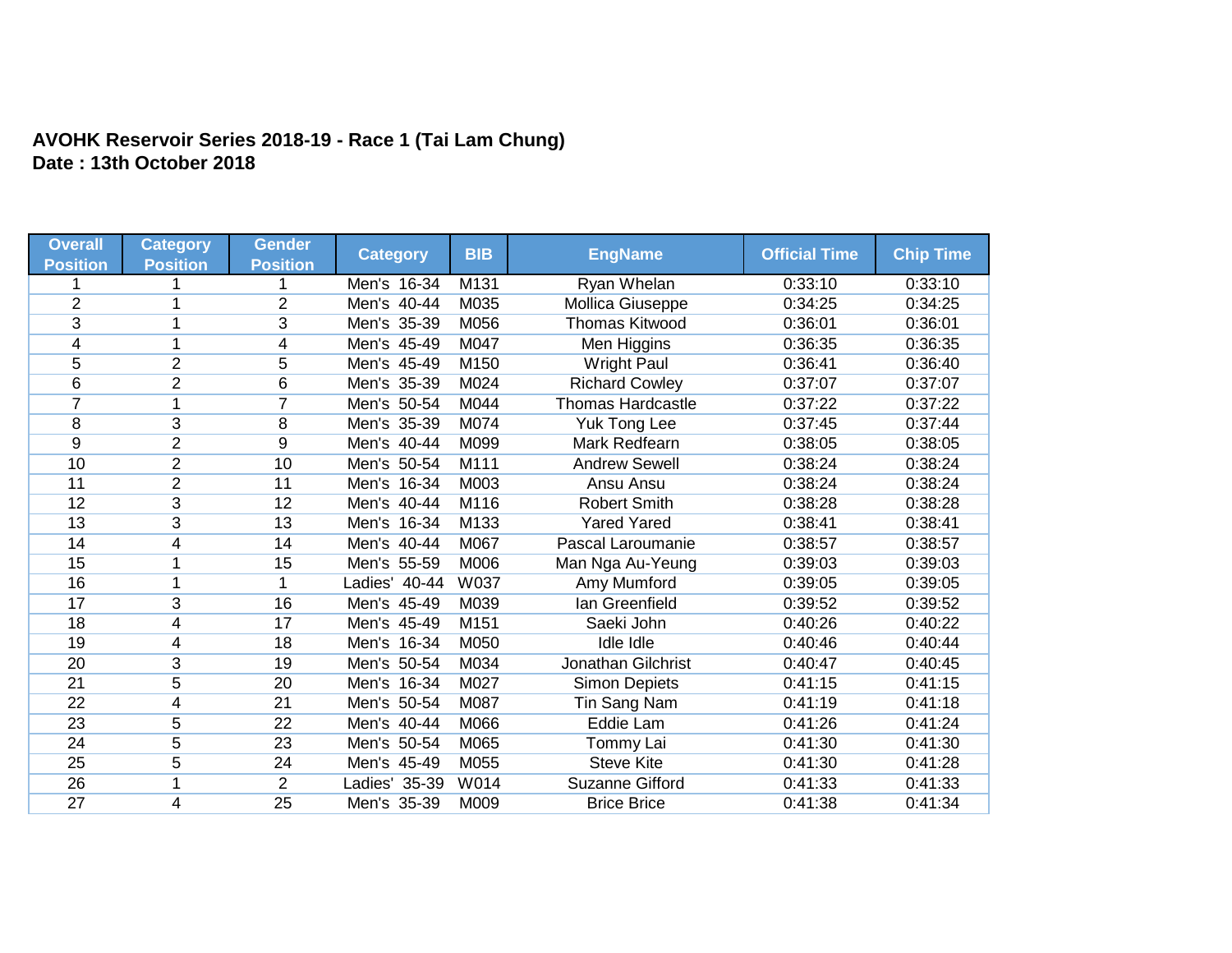| <b>Overall</b>  | <b>Category</b> | <b>Gender</b>   | <b>Category</b> | <b>BIB</b>  | <b>EngName</b>           | <b>Official Time</b> | <b>Chip Time</b> |
|-----------------|-----------------|-----------------|-----------------|-------------|--------------------------|----------------------|------------------|
| <b>Position</b> | <b>Position</b> | <b>Position</b> |                 |             |                          |                      |                  |
| 28              | 6               | 26              | Men's 50-54     | M057        | Georg Klevenz            | 0:41:45              | 0:41:43          |
| 29              | 6               | $\overline{27}$ | Men's 40-44     | M014        | Nai Yiu Chan             | 0:42:09              | 0:42:01          |
| 30              | $\overline{7}$  | 28              | Men's 50-54     | M037        | <b>Gary Grant</b>        | 0:42:22              | 0:42:19          |
| $\overline{31}$ | $\overline{2}$  | 29              | Men's 55-59     | M102        | Alan Roy                 | 0:42:25              | 0:42:23          |
| 32              | 1               | 30              | Men's 60-64     | M015        | Wai Lam Chan             | 0:42:52              | 0:42:52          |
| 33              | 6               | 31              | Men's 45-49     | M079        | Wai lap LO               | 0:43:07              | 0:43:05          |
| 34              | $\overline{5}$  | 32              | Men's 35-39     | M109        | <b>Clemens Schweizer</b> | 0:43:18              | 0:43:14          |
| 35              | $\overline{7}$  | 33              | Men's 40-44     | M031        | <b>Farah Farah</b>       | 0:43:27              | 0:43:25          |
| 36              | $\overline{2}$  | 34              | Men's 60-64     | M040        | Kenneth Greer            | 0:43:33              | 0:43:31          |
| $\overline{37}$ | 6               | 35              | Men's 16-34     | M094        | <b>Jack Patchell</b>     | 0:43:34              | 0:43:31          |
| 38              | $\overline{7}$  | 36              | Men's 16-34     | M142        | Normend Yoan             | 0:43:37              | 0:43:35          |
| 39              | 8               | 37              | Men's 50-54     | M153        | Arnold John              | 0:43:38              | 0:43:33          |
| 40              | 6               | 38              | Men's 35-39     | M110        | Noriyuki Sekikawa        | 0:43:38              | 0:43:31          |
| 41              | 7               | 39              | Men's 35-39     | M076        | <b>Kwok Shing Leung</b>  | 0:44:05              | 0:44:03          |
| 42              | $\overline{3}$  | 40              | Men's 55-59     | M157        | <b>CHAN FORD</b>         | 0:44:06              | 0:44:05          |
| 43              | $\overline{8}$  | 41              | Men's 35-39     | M011        | John Burbidge            | 0:44:21              | 0:44:17          |
| 44              | 8               | 42              | Men's 40-44     | M020        | Randy Cheung             | 0:44:22              | 0:44:21          |
| 45              | 9               | 43              | Men's 35-39     | M038        | Jonathan Gray            | 0:44:46              | 0:44:43          |
| 46              | 4               | 44              | Men's 55-59     | M029        | John Engel               | 0:44:48              | 0:44:47          |
| 47              | 3               | 45              | Men's 60-64     | M112        | <b>KONG SHEK</b>         | 0:45:03              | 0:45:01          |
| 48              | $\overline{2}$  | 3               | Ladies' 35-39   | W047        | Imogen Short             | 0:45:07              | 0:45:07          |
| 49              | 8               | 46              | Men's 16-34     | M161        | <b>Brown Alan</b>        | 0:45:16              | 0:45:13          |
| 50              | $\overline{9}$  | 47              | Men's 16-34     | M140        | <b>Arnold Sebastian</b>  | 0:46:30              | 0:46:25          |
| 51              | $\overline{2}$  | 4               | Ladies' 40-44   | W063        | Lo Lucina                | 0:46:41              | 0:46:37          |
| 52              | 4               | 48              | Men's 60-64     | M115        | <b>JAMES SMITH</b>       | 0:47:06              | 0:47:01          |
| 53              | 9               | 49              | Men's 50-54     | M103        | David Russell            | 0:47:17              | 0:47:16          |
| 54              | 9               | 50              | Men's 40-44     | M064        | Kwok Leung LAI           | 0:48:01              | 0:47:58          |
| 55              | $\overline{5}$  | 51              | Men's 60-64     | M137        | Cheung ching Yung        | 0:48:06              | 0:48:03          |
| 56              | 6               | 52              | Men's 60-64     | M119        | Seung Kun Tai            | 0:48:11              | 0:48:07          |
| 57              | 10              | 53              | Men's 50-54     | <b>M077</b> | Geoffrey Lim             | 0:48:18              | 0:48:12          |
| 58              | $\overline{3}$  | 5               | Ladies' 35-39   | W061        | Lai Bessie               | 0:48:18              | 0:48:15          |
| 59              | $\overline{7}$  | 54              | Men's 45-49     | M098        | <b>William Prince</b>    | 0:48:43              | 0:48:38          |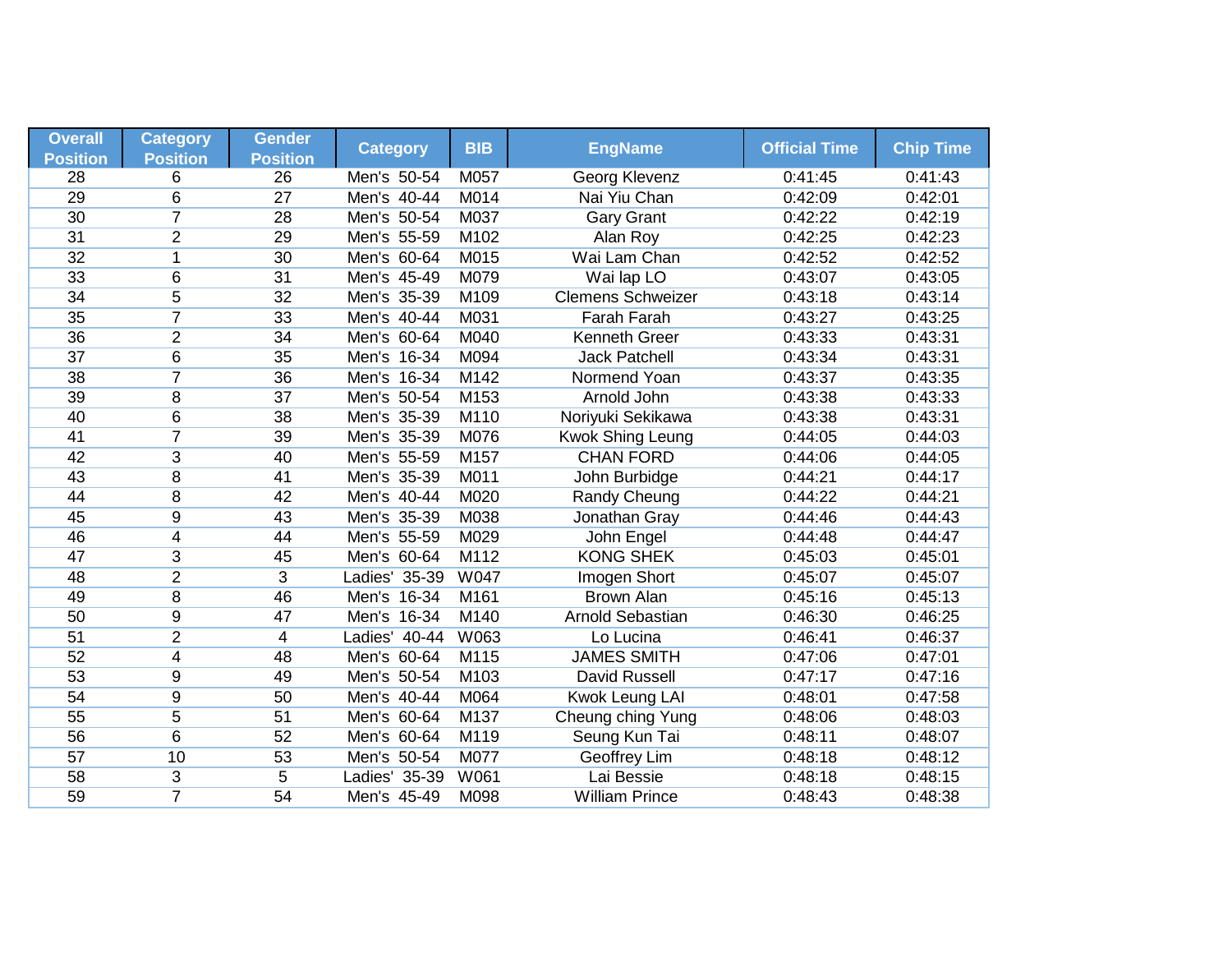| <b>Overall</b>        | <b>Category</b>      | <b>Gender</b>        | <b>Category</b> | <b>BIB</b>  | <b>EngName</b>             | <b>Official Time</b> | <b>Chip Time</b> |
|-----------------------|----------------------|----------------------|-----------------|-------------|----------------------------|----------------------|------------------|
| <b>Position</b><br>60 | <b>Position</b><br>1 | <b>Position</b><br>6 | Ladies' 50-54   | W026        | <b>Catherine Leonard</b>   | 0:48:53              | 0:48:48          |
| 61                    | $\overline{4}$       | 7                    | Ladies' 35-39   | <b>W060</b> | <b>Pellerin Malou</b>      | 0:49:02              | 0:49:02          |
| 62                    | 10                   | 55                   | Men's 40-44     | M106        | Jose Sandoval              | 0:49:08              | 0:49:00          |
| 63                    | 10                   | 56                   | Men's 35-39     | M049        | Ibrahim Mustafa            | 0:49:32              | 0:49:26          |
| 64                    |                      |                      |                 | W023        |                            | 0:49:35              |                  |
| 65                    | 3<br>$\overline{8}$  | 8<br>57              | Ladies' 40-44   | M089        | Josephine Josephine        |                      | 0:49:32          |
|                       |                      |                      | Men's 45-49     |             | Jurg Niederberger          | 0:49:44              | 0:49:40          |
| 66                    | 11                   | 58                   | Men's 35-39     | M135        | <b>Kuziner Olivier</b>     | 0:49:46              | 0:49:42          |
| 67                    | 11                   | 59                   | Men's 50-54     | M132        | Christian Wright           | 0:49:59              | 0:49:52          |
| 68                    | $\mathbf{1}$         | 9                    | Ladies' 55-59   | W015        | <b>Belinda Greer</b>       | 0:50:12              | 0:50:09          |
| 69                    | 11                   | 60                   | Men's 40-44     | M084        | <b>Mathieu MANOEL</b>      | 0:50:13              | 0:50:06          |
| 70                    | $\overline{4}$       | 10                   | Ladies' 40-44   | <b>W068</b> | <b>Tubiana Laurence</b>    | 0:50:19              | 0:50:12          |
| $\overline{71}$       | 12                   | 61                   | Men's 35-39     | M143        | <b>Burette Guillaume</b>   | 0:50:27              | 0:50:21          |
| 72                    | $\overline{7}$       | 62                   | Men's 60-64     | M136        | Leung Sum Yu               | 0:50:44              | 0:50:41          |
| 73                    | 12                   | 63                   | Men's 50-54     | M083        | Kim Keung Andrew Mak       | 0:51:02              | 0:50:54          |
| 74                    | 13                   | 64                   | Men's 50-54     | M128        | <b>MO Forhad Ullah</b>     | 0:52:04              | 0:52:04          |
| 75                    | 10                   | 65                   | Men's 16-34     | M105        | <b>Edwin Ryall</b>         | 0:52:05              | 0:51:58          |
| 76                    | $\mathbf 1$          | 66                   | Men's 65-69     | M013        | Chak Yan Chan              | 0:52:13              | 0:52:11          |
| $\overline{77}$       | $\overline{2}$       | 11                   | Ladies' 50-54   | <b>W011</b> | Lorraine de Beaufort       | 0:52:24              | 0:52:19          |
| 78                    | 12                   | 67                   | Men's 40-44     | M082        | Chung Mak                  | 0:53:42              | 0:53:34          |
| 79                    | 8                    | 68                   | Men's 60-64     | M061        | Ka Ming Kwan               | 0:54:08              | 0:54:06          |
| 80                    | 1                    | 69                   | Men's 75-79     | M096        | Frank Pilkington           | 0:54:28              | 0:54:27          |
| 81                    | $\overline{9}$       | 70                   | Men's 45-49     | M088        | <b>Nassor Nassor</b>       | 0:54:50              | 0:54:48          |
| 82                    | 14                   | $\overline{71}$      | Men's 50-54     | M117        | Kin Wah Pierre So          | 0:55:31              | 0:55:22          |
| 83                    | 13                   | $\overline{72}$      | Men's 40-44     | M043        | David HALLIDAY             | 0:55:56              | 0:55:51          |
| 84                    | 5                    | 12                   | Ladies' 40-44   | W017        | <b>Heide Heiden-Blunt</b>  | 0:56:22              | 0:56:18          |
| 85                    | $\overline{2}$       | 73                   | Men's 65-69     | M071        | <b>WING HUNG LEE</b>       | 0:56:25              | 0:56:23          |
| 86                    | $\overline{3}$       | 13                   | Ladies' 50-54   | W053        | Carolyn Wingard-Robertsson | 0:56:30              | 0:56:24          |
| 87                    | $\overline{15}$      | 74                   | Men's 50-54     | M122        | Jonathan Timms             | 0:56:33              | 0:56:25          |
| 88                    | 16                   | 75                   | Men's 50-54     | M129        | Lam Wai                    | 0:56:39              | 0:56:32          |
| 89                    | 1                    | 76                   | Men's 70-74     | M021        | <b>TSANG CHI SHING</b>     | 0:57:07              | 0:57:03          |
| 90                    | 14                   | 77                   | Men's 40-44     | M147        | Tsoi Kwok Fu               | 0:57:10              | 0:57:00          |
| 91                    | $\overline{4}$       | 14                   | Ladies' 50-54   | W022        | Melanie James              | 0:57:10              | 0:45:11          |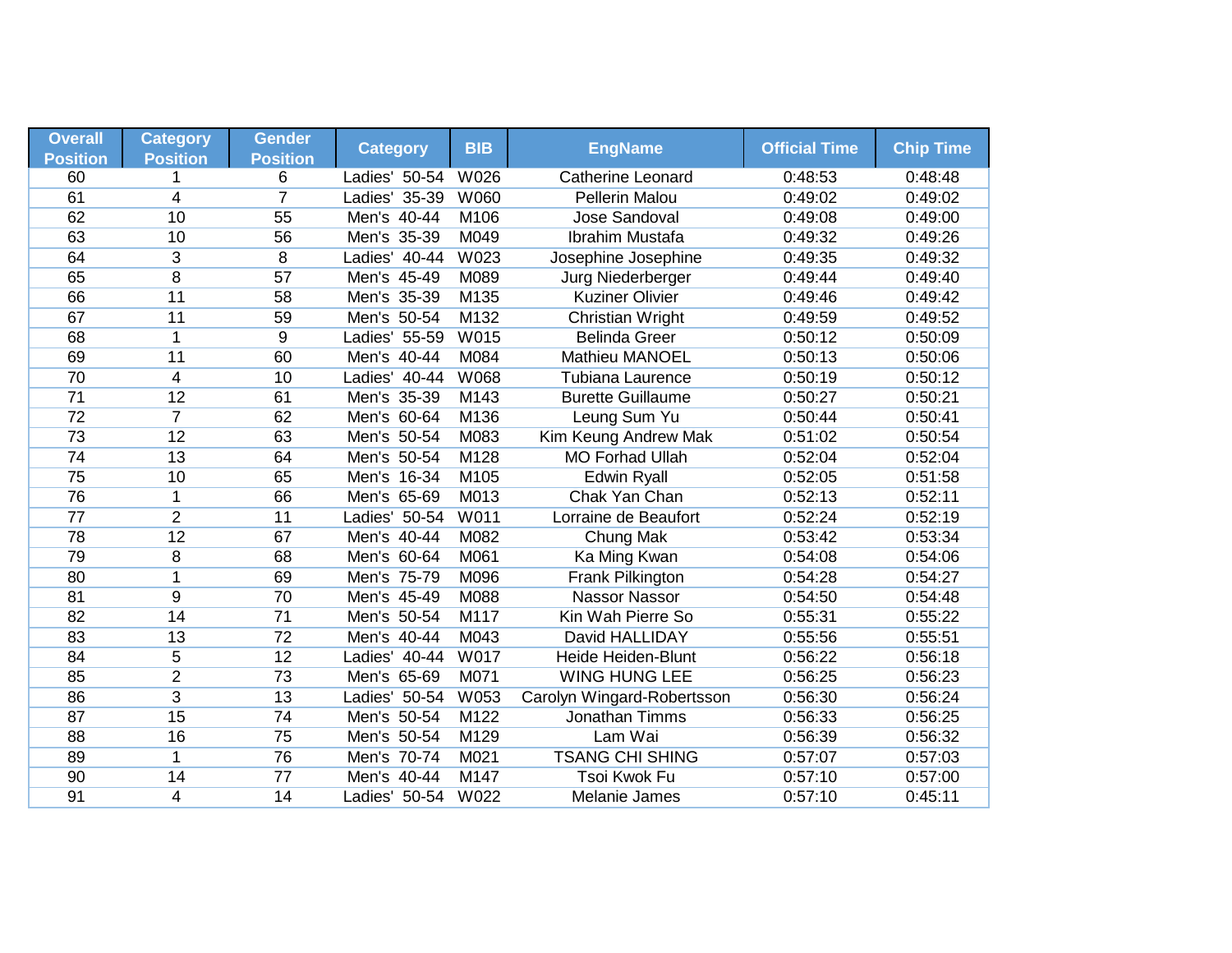| <b>Overall</b>  | <b>Category</b> | <b>Gender</b>   |                  | <b>BIB</b>  | <b>EngName</b>             | <b>Official Time</b> | <b>Chip Time</b> |
|-----------------|-----------------|-----------------|------------------|-------------|----------------------------|----------------------|------------------|
| <b>Position</b> | <b>Position</b> | <b>Position</b> | <b>Category</b>  |             |                            |                      |                  |
| 92              | 1               | 15              | Ladies' 65-69    | W057        | Wing Han Yeung             | 0:57:29              | 0:57:27          |
| 93              | 17              | 78              | Men's 50-54      | M069        | Lai Chun Tommy Lau         | 0:57:37              | 0:57:27          |
| 94              | $\mathbf{1}$    | 16              | Ladies' 60-64    | <b>W007</b> | Mon Yun Chow               | 0:57:42              | 0:57:40          |
| 95              | 13              | 79              | Men's 35-39      | M052        | Shai Joory                 | 0:57:50              | 0:57:47          |
| 96              | 1               | 17              | Ladies' 45-49    | W025        | Katharina Koenig           | 0:57:53              | 0:57:48          |
| 97              | 14              | 80              | Men's 35-39      | M073        | Yuk Keung Lee              | 0:57:56              | 0:57:47          |
| 98              | $\overline{2}$  | 18              | Ladies' 45-49    | <b>W055</b> | Carmen Wong                | 0:57:59              | 0:57:50          |
| 99              | 18              | 81              | Men's 50-54      | M032        | <b>Michael Featherston</b> | 0:58:45              | 0:58:39          |
| 100             | 3               | 19              | Ladies' 45-49    | W065        | <b>Buck Jennifer</b>       | 0:58:53              | 0:58:46          |
| 101             | $\overline{5}$  | 82              | Men's 55-59      | M012        | <b>Charles Caldwell</b>    | 0:59:00              | 0:58:50          |
| 102             | 15              | 83              | Men's 35-39      | M030        | <b>Fabrice Fabrice</b>     | 0:59:06              | 0:58:58          |
| 103             | 6               | 84              | Men's 55-59      | M063        | <b>SW KWOK</b>             | 0:59:33              | 0:59:23          |
| 104             | $\overline{4}$  | 20              | Ladies' 45-49    | W020        | Ka-yee IP                  | 0:59:35              | 0:59:30          |
| 105             | 6               | $\overline{21}$ | Ladies' 40-44    | W003        | Chamila Chamila            | 1:00:00              | 0:59:55          |
| 106             | $\overline{2}$  | 22              | Ladies' 55-59    | <b>W040</b> | <b>Suzy Patchell</b>       | 1:00:33              | 1:00:28          |
| 107             | $\overline{9}$  | 85              | Men's 60-64      | M120        | Yan Tam                    | 1:00:39              | 1:00:29          |
| 108             | 11              | 86              | Men's 16-34      | M141        | Leung Kwan Fu              | 1:00:57              | 1:00:48          |
| 109             | $\mathbf{1}$    | 23              | Ladies'<br>16-34 | W069        | Davis Joselyn              | 1:01:14              | 1:01:05          |
| 110             | 15              | 87              | Men's 40-44      | M005        | Wan Shing Au Yeung         | 1:01:17              | 1:01:13          |
| 111             | $\overline{2}$  | 24              | Ladies' 16-34    | W021        | Lauren James               | 1:01:24              | 0:49:24          |
| 112             | $\overline{2}$  | 25              | Ladies' 65-69    | W029        | Evelyn Lim                 | 1:01:51              | 1:01:49          |
| 113             | $\overline{3}$  | 88              | Men's 65-69      | M072        | Wing On Lee                | 1:02:23              | 1:02:17          |
| 114             | 16              | 89              | Men's 40-44      | M016        | Yat Man Chan               | 1:02:28              | 1:02:23          |
| 115             | $\overline{7}$  | 90              | Men's 55-59      | M162        | Leung Ivan                 | 1:02:50              | 1:02:41          |
| 116             | 5               | 26              | Ladies' 45-49    | W067        | <b>McEneff Sharon</b>      | 1:02:59              | 1:02:52          |
| 117             | $\overline{7}$  | $\overline{27}$ | Ladies' 40-44    | W052        | Ying Shan Tsui             | 1:03:31              | 1:03:26          |
| 118             | 12              | 91              | Men's 16-34      | M159        | Ho Kin Long                | 1:04:23              | 1:04:13          |
| 119             | 17              | 92              | Men's 40-44      | M145        | Yuen Ling choi leon        | 1:05:08              | 1:05:05          |
| 120             | 3               | 28              | Ladies' 55-59    | W051        | <b>Emily Tan</b>           | 1:05:19              | 1:05:13          |
| 121             | $\overline{3}$  | 29              | Ladies' 65-69    | <b>W006</b> | Kit Bing CHOW              | 1:05:30              | 1:05:28          |
| 122             | $\overline{2}$  | 93              | Men's 70-74      | M053        | Peter Keeping              | 1:06:18              | 1:06:15          |
| 123             | 1               | 94              | Men's 80+        | M033        | John Fowler                | 1:07:50              | 1:07:41          |